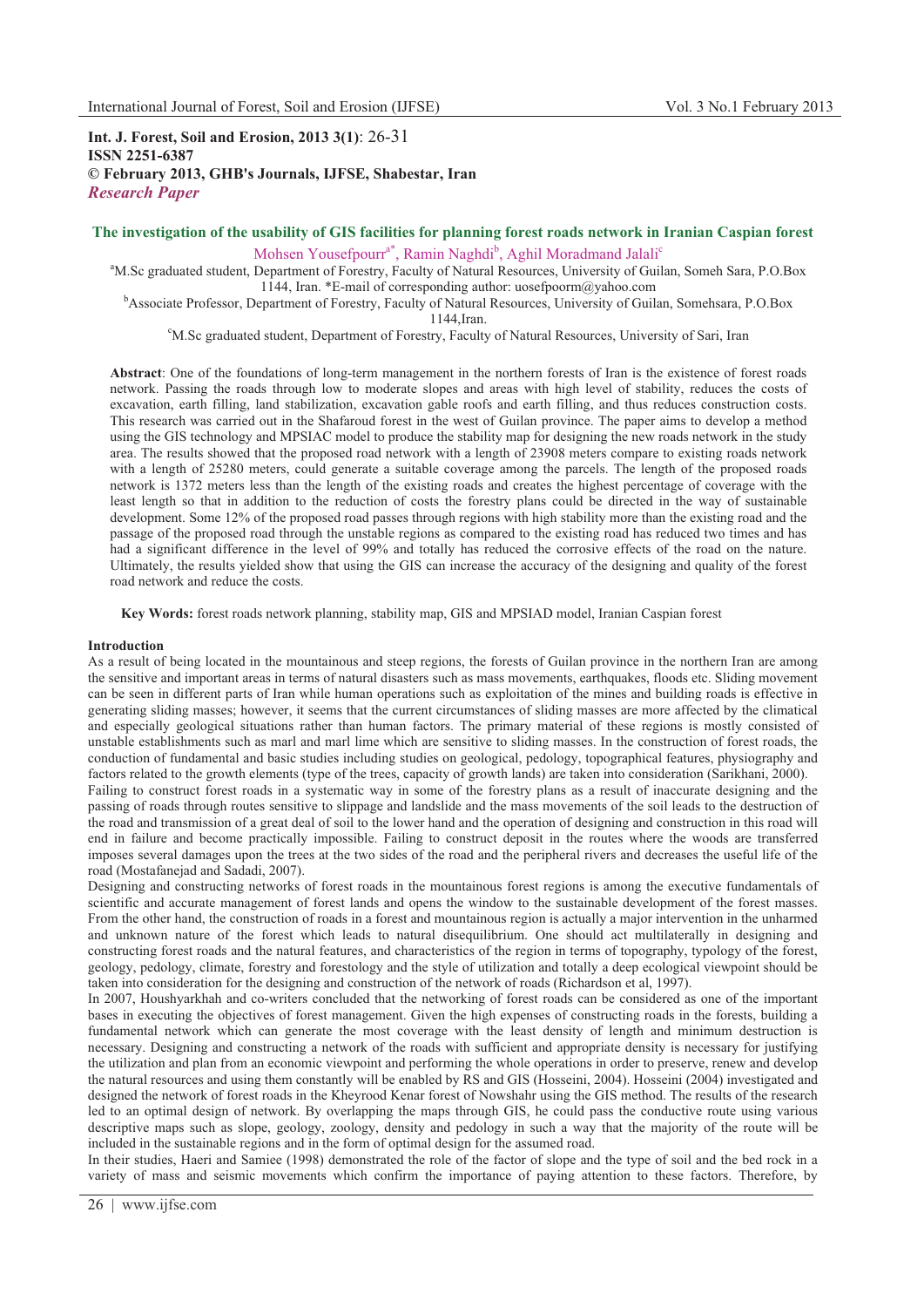### International Journal of Forest, Soil and Erosion (IJFSE) Vol. 3 No.1 February 2013

preparing the sustainability map of the region, it would be possible to effectively contribute to the designing of the roads with lower construction and maintenance cost by specifying the unsustainable points facing the danger of slippage as the negative compulsory points and the sustainable points as the positive compulsory points. Today, with the expansion of using the GIS facilities, preparing and compiling the maps with less time and cost and more speed is made possible. Glendon and co-writers (2006) in the United States categorized the forest regions in order to specify the different applications of forest regions (such as preservation, utilization planning, ecotourism etc.) In this research, based on factors such as the typology of the forest, geographical situation, predominant soils, bed rock, the depth of bed rock, texture of the soil, drainage of the soil and the fertility of the habitats, the forest area has been divided into 39 land types. Using the produced maps was an effective help in this investigation. To model the utilizable forests and managing the region's wildlife, Abedi and co-writers concluded in their 2007 research that geographical specifications, the type of the soil and the geological conditions should be studied before setting up any installations in the mountainous regions. Eschner and Patrick showed in their 1982 study in the forests of the Utgan coastline that the road erosion is 30 times as much as the uninterrupted rupture erosion and its speed is three times as much as the latter which brings about heavy financial damages for reparation and considerable environmental harms. Therefore being acquainted with the geological, geomorphologic and mechanical features of the soil of the region which the road passes through is among the most important factors in taking proper decisions in order to reduce the heavy costs of building roads and selecting suitable methods for maintaining and reconstructing forest roads. The phenomenon of erosion and its negative impacts might not be too considerable and significant in short term but will be perceptible in the long run.

## **Materials and Methods**

### **The studied region**

The study area is located in district No 9 at Shafarood Forest, Guilan provice in northern Iran (latitude 37° 22' to 37° 25' N, longitude 48°27' to 48° 30' E), which covers 2402 ha with the dominant species of beech and hornbeam. The altitude ranges between 800 to 1800 m above sea level. The type of the forest is uneven-aged seed-borne which is run by individual selection method. The forest roads network in this district has a total length of about 25.280 km.

Δ



**Figure 1**. a) Guilan Province b) Shafaroud's series Reze

#### **Methods**

In the present research, given the intended objectives and due to the application of GIS system for the forest roads, all the required processes were used for the conduction of the research like the rest of research projects. In the present research, the available maps in the booklet of the Shafaroud's Series Reze forestry plan were first investigated and analyzed and the maps related to the land covering and pedology of the parcels were extracted (plan's booklet.) The map of the categorization of the series' lands or in the other words, the production of the map of identical units was put forward. For this reason, by preparing the topography map of the studied region with a scale of 1:25000 using the maps which were printed by the cartography organization, the layers of slope for the creation of the units of the land's formation using the descriptive model related to the topographical situation of the region and with a scale of 1:25000 and the 50 meter spacing of aligning lines using Arcview was prepared in three layers corresponding to the designing of the network of the road (Hosseini, 2004 and Makhdoum, 1994) (Table 1 and Figure 3). Geological maps, information on climate and the application of the lands in the studied region were extracted from the Guilan Province's drainage basin record (Bakhshipour, 1997).

In the issue of combining and mixing the data using MPSIAC model regarding the effectiveness of geological and pegological factors and maps, slope, climate, land coverage and the application of the lands in designing the network of forest roads and the connection of these factors with the studied region, the erosive nature of the abovementioned factors was encoded in designing the network of the roads (Table 1) and having in mind the formula, scoring would be done for each of the abovementioned factors (Table 2) (Refahi, 2004). Afterwards, the classified map of erosion was extracted, having in mind the maps of convergent units (the combination of geological and pedological maps, slope, climate, land covering and the application of the lands.) (Figures 2, 3). After preparing the classified map of erosion, the route of proposed road was sketched using the scale of the compass while in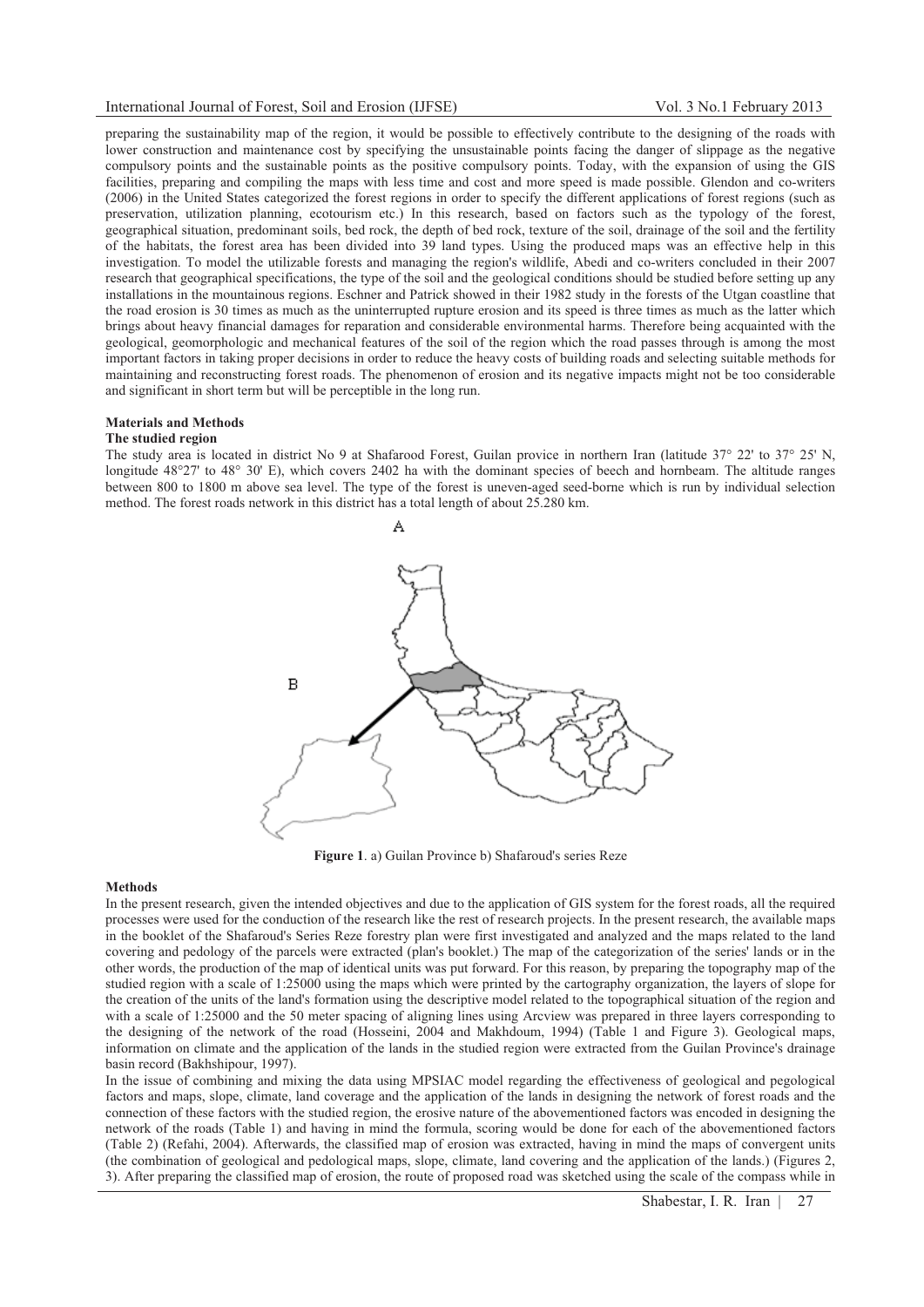## International Journal of Forest, Soil and Erosion (IJFSE) Vol. 3 No.1 February 2013

the existing forestry plans, it's only the region's slope (topographical map) which is used for preparing the network of the road. In the next stage, the overlapping of the map of the existing road and the designed road on the classified map of the region's erosion was studied. Thereby, the number of units through which the route of the existing and designed roads pass would be specified (Figure 5). For statistical analysis, the Chi square test and the SPSS application were used.



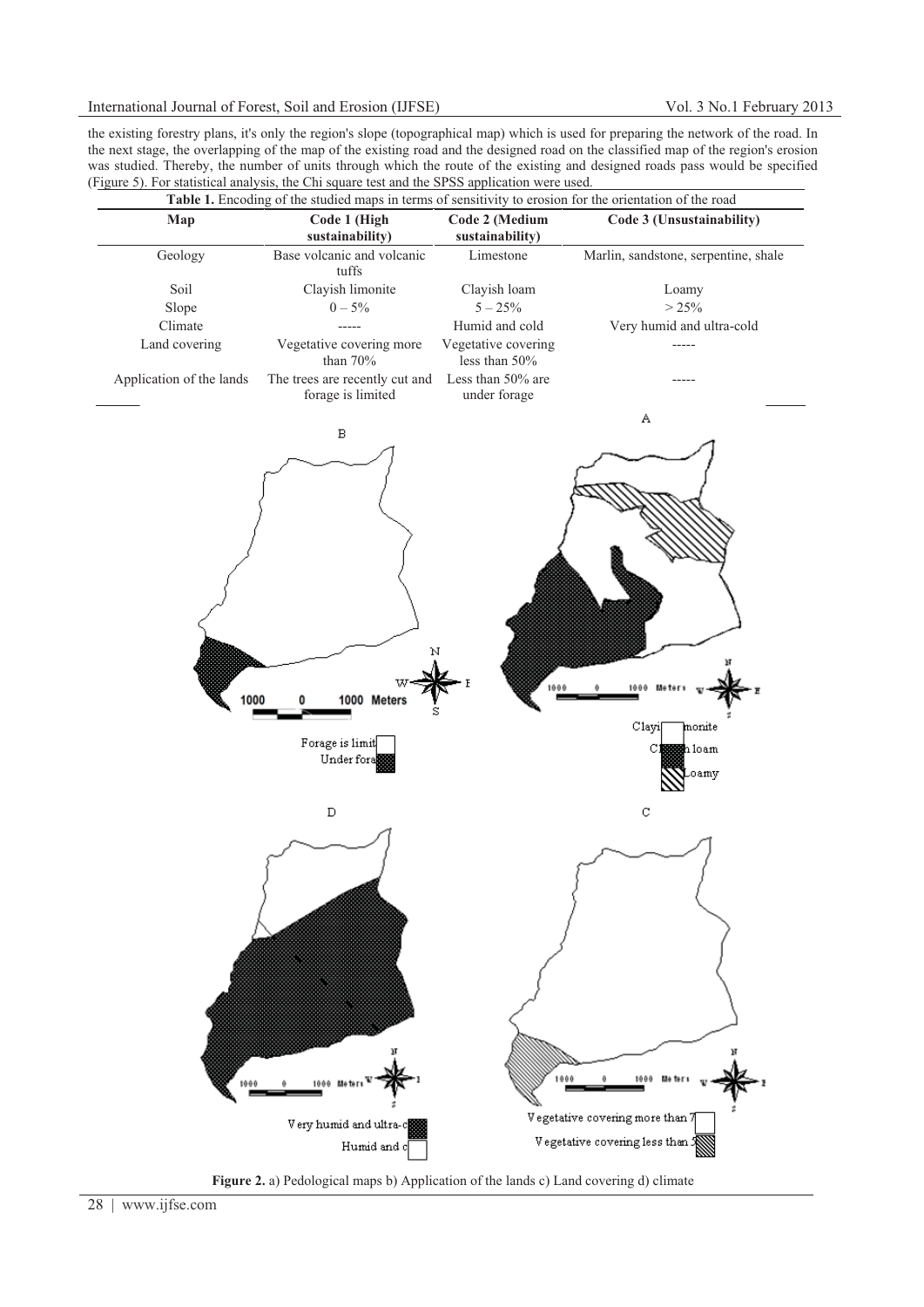| Table 2. Scoring of the codes with the MPSIAC model |                            |                              |                       |  |  |
|-----------------------------------------------------|----------------------------|------------------------------|-----------------------|--|--|
| Map                                                 | Code 1 (High<br>stability) | Code 2 (Medium<br>stability) | Code 3 (Un<br>stable) |  |  |
| Geology                                             | $2 - 4$                    | $4-6$                        | $8 - 10$              |  |  |
| Soil                                                | 4.16                       | 5.16                         | 7.33                  |  |  |
| Slope                                               | 1.65                       | 4.95                         | 11.55                 |  |  |
| Climate                                             |                            | 0.14                         | 0.17                  |  |  |
| Land covering                                       | 4                          | 10                           |                       |  |  |
| Application of the lands                            |                            | 11                           |                       |  |  |



**Figure 3.** Maps of a) slope and b) geology





# **Results**

Results of the investigation of descriptive maps and the stability map concerning the six factors of MPSIAC model (geology, pedology, slope, climate, land covering and the application of the lands) specified the three regions in terms of their subjection to erosion. The analyses carried out indicated that the majority of passage of the network of suggested roads takes place in the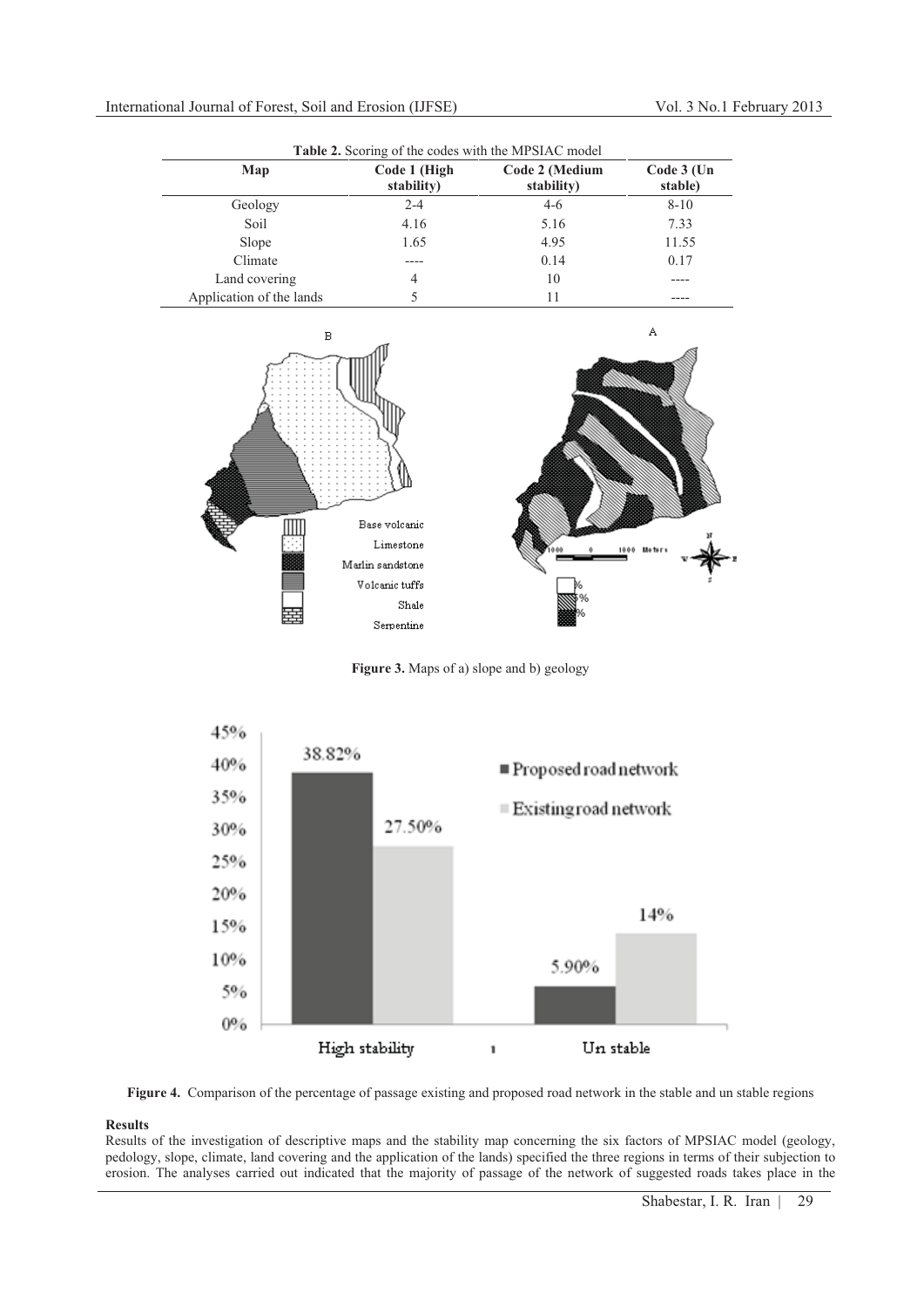## International Journal of Forest, Soil and Erosion (IJFSE) Vol. 3 No.1 February 2013

regions with high stability and that the network of suggested roads passes through the regions sensitive to erosion (unstable regions) to a smaller extent as compared to the network of existing roads (Table 3 and Figure 4).

The results of the Chi square test between the network of existing road and the network of suggested road shows that the passage of the route in the network of suggested road in the regions with a power of one is significantly higher than the network of existing road in terms of statistics (it's significant in the level of 99%.) A comparison between the existing road and the suggested road in terms of geology in the regions sensitive to high erosion (code 3) was that the existing road and suggested road passed through these regions to the extent of 14% and 5.9% respectively (Figure 4). The execution of the designing of the network by using GIS technology and taking into consideration different maps along with the map of slope has better results as compared to the network design that only uses the slope map which overall reduces the harmful impacts of the road on nature in line with sustainable development.

| <b>Status of the road</b> | <b>High stability (non-Medium</b><br>erosive) | stability                | Un stable (sensitive to<br>erosion) | Total        |
|---------------------------|-----------------------------------------------|--------------------------|-------------------------------------|--------------|
| Existing road network     | 6950 meters                                   | 14790 meters 3540 meters |                                     | 25280 meters |
| Proposed road network     | 9282 meters                                   | 13193 meters 1433 meters |                                     | 23908 meters |

### **Discussion**

Since constructing roads is one of the most expensive managerial stages of forestry, it should be designed in such a way that it may generate the highest coverage with the least distance so that it can direct the forestry plans toward sustainable development as well as reducing the costs. Having in mind the data in the Table 3, it can be seen that the length of the existing road is 1372 meters more than the length of the suggested route. Houshyarkhah concluded in 2007 that the designed road with 1789 meters length visà-vis the 2100 meters of the existing road could generate the same amount of coverage among the passing parcels while dedicating a larger portion of the stability map to itself. As to the percentage of the passage of the existing and suggested roads from the highly stable and unstable regions, it can be seen in the Figure 4 that the suggested road has passed through the regions with high stability 12% more than the existing road and the passage of the suggested road from the unstable regions vis-à-vis the existing road has reduced by two times (Figure 4). In a 2006 research, Ghajar concluded that the passage of existing roads from the points with high sustainability is equal to 60% while this number would be 75.5% for the network of the designed road. The percentage of the passage of suggested road from classes with low firmness is less than the existing road. In the works of other researchers such as Hosseini (2004) and Mousa (2002), the percentage of the passage of suggested variants using GIS from the drainage degrees was good and the strength of the soil was high and the low-steep foothills had improved which in turn showed the effectiveness of GIS in the more accelerated and acceptable suggestion of the road.



**Figure 5.** a) The situation of the existing road network and b) the proposed road network with regards to the stability map

Performing the designing of the road based on the specification maps and the power of the habitat and classification of the lands based on the important factors in constructing roads will have better results as compared to the designing of the network of road without this map (Figures 4 and 5). Ghajar showed in a 2003 study that using GIS can improve the accuracy of designing and quality of the network of forest road and reduce the costs. In another research, it was resulted that considering the factors of slope, direction and texture of the soil for designing the network of the road collectively lead to the minimization of the construction costs (Abdi, 2004).

Therefore using models and maps proposed such as the map of the habitat power and the region's relative stability and unstable map for orientation and ultimately creating and completing the networks of forest road in the forests of the northern Iran will be suggested. Using the precise situational and geographical information along with new technologies for designing forest roads should be made obligatory by the providers of the forestry plans so that the pattern of designing the road could be compatible to